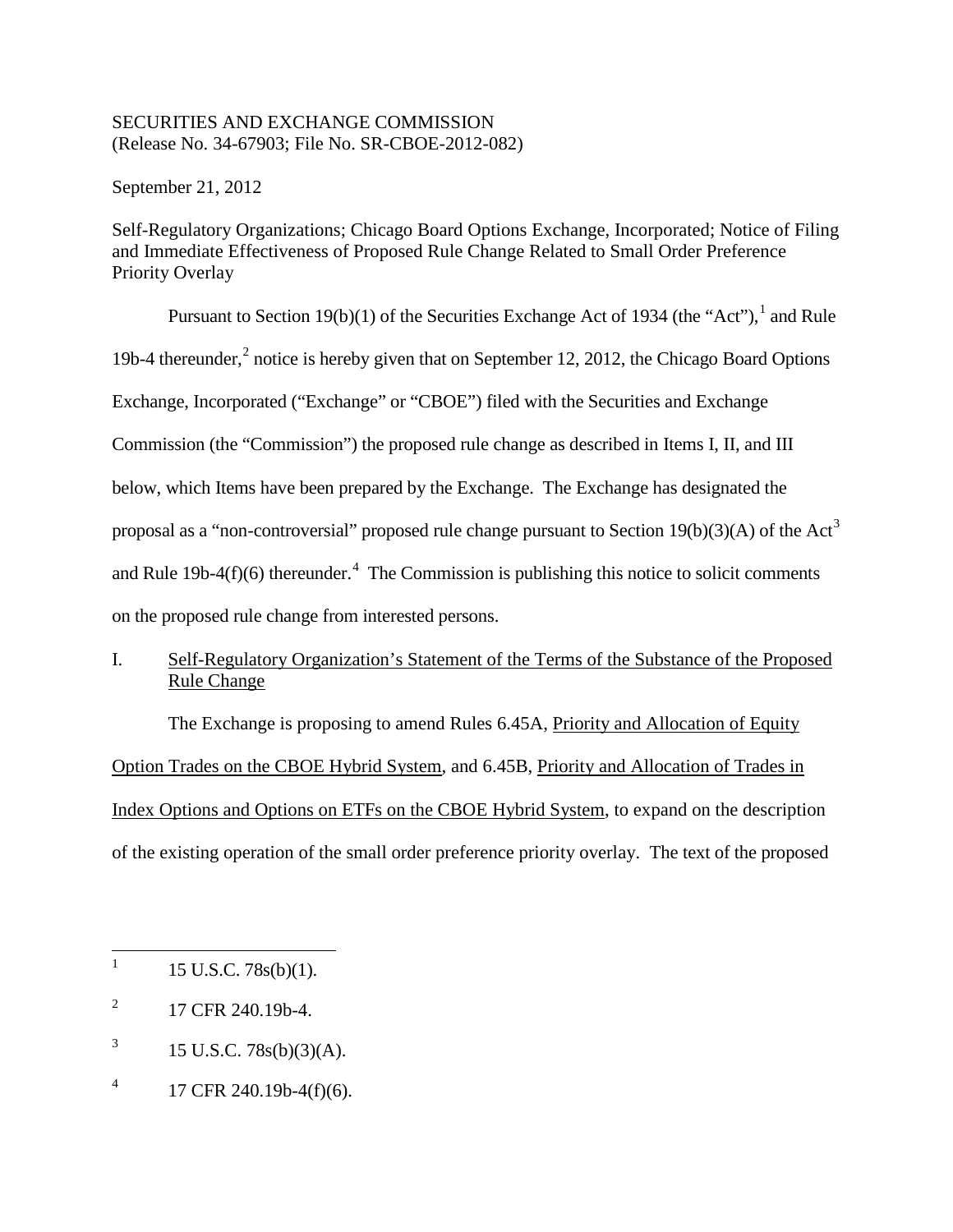rule change is available on the Exchange's website [\(www.cboe.org/Legal\)](http://www.cboe.org/Legal), at the Exchange's Office of the Secretary and at the Commission's Public Reference Room.

## II. Self-Regulatory Organization's Statement of the Purpose of, and Statutory Basis for, the Proposed Rule Change

In its filing with the Commission, the Exchange included statements concerning the purpose of and basis for the proposed rule change and discussed any comments it received on the proposed rule change. The text of those statements may be examined at the places specified in Item IV below. The Exchange has prepared summaries, set forth in sections A, B, and C below, of the most significant parts of such statements.

# A. Self-Regulatory Organization's Statement of the Purpose of, and Statutory Basis for, the Proposed Rule Change

1. Purpose

CBOE Rules 6.45A and 6.45B set forth, among other things, the manner in which electronic Hybrid System trades in options are allocated. Paragraph (a) of each rule essentially governs how incoming orders received electronically by the Exchange are electronically executed against interest in the CBOE quote. Paragraph (a) of each rule currently provides a "menu" of matching algorithms to choose from when executing incoming electronic orders. The menu format allows the Exchange to utilize different matching algorithms on a class-by-class basis. The menu includes, among other choices, the ultimate matching algorithm ("UMA"), as well as price-time and pro-rata priority matching algorithms with additional priority overlays. The priority overlays for price-time and pro-rata currently include: public customer priority for public customer orders resting on the Hybrid System, participation entitlements for certain qualifying market-makers. Additional priority overlays for UMA, price-time and pro-rata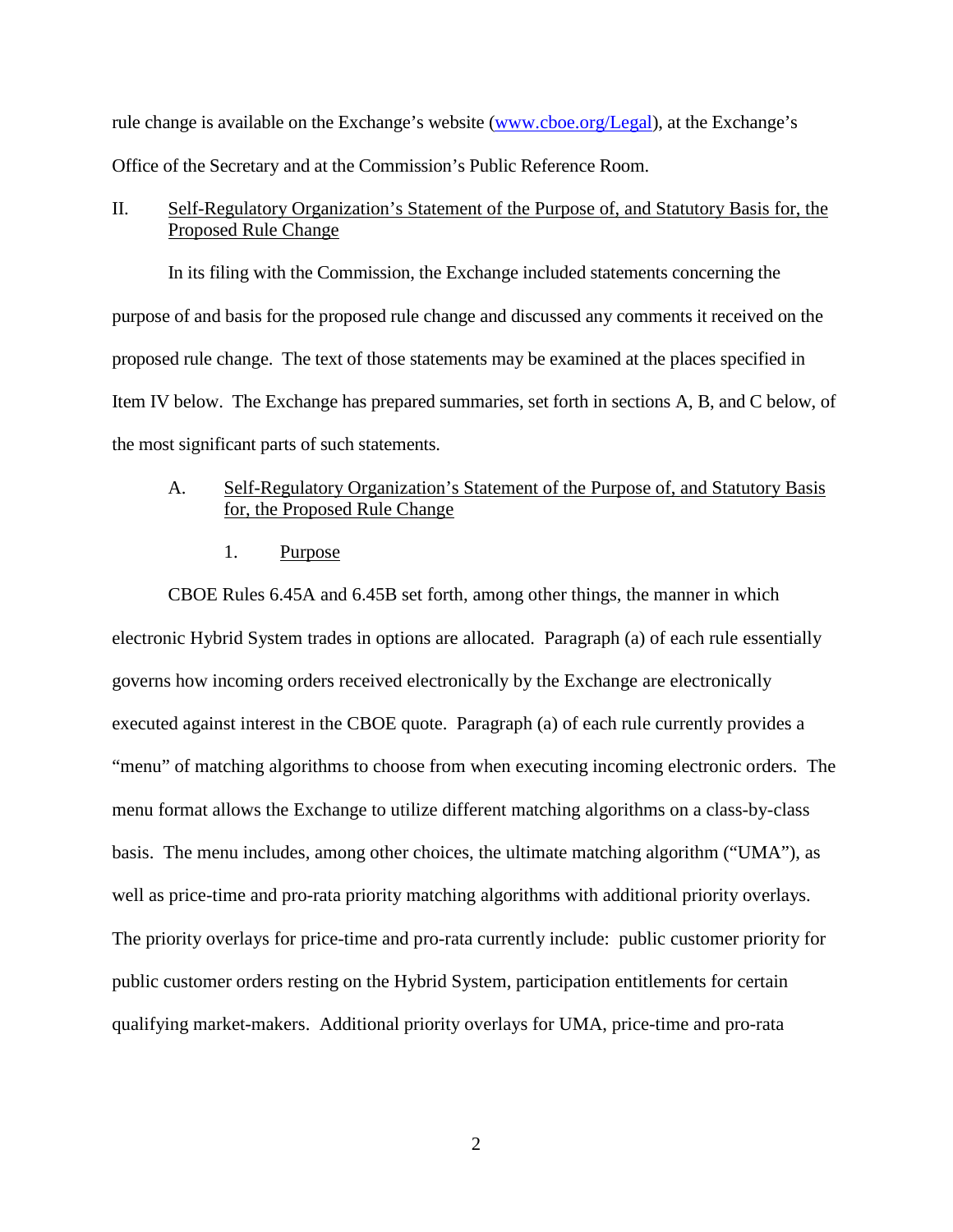include the small order preference and a market turner priority (for participants that are first to improve CBOE's disseminated quote). These overlays are optional.

If the small order priority overlay is in effect for an option class, then the following applies:

- Orders for five (5) contracts or fewer will be executed first by the Designated Primary Market-Maker ("DPM") or Lead Market-Maker ("LMM"), as applicable, that is appointed to the option class; provided however, that on a quarterly basis the Exchange evaluates what percentage of the volume executed on the Exchange (excluding volume resulting from the execution of orders in AIM (see CBOE Rule 6.74A, Automated Improvement Mechanism ("AIM")) is comprised of orders for five (5) contracts or fewer executed by DPMs and LMMs, and will reduce the size of the orders included in this provision if such percentage is over forty percent (40%).
- This procedure only applies to the allocation of executions among non-customer orders and market maker quotes existing in the EBook at the time the order is received by the Exchange. No market participant is allocated any portion of an execution unless it has an existing interest at the execution price. Moreover, no market participant can execute a greater number of contracts than is associated with the price of its existing interest. Accordingly, the small order preference contained in this allocation procedure is not a guarantee; the DPM or LMM, as applicable, (i) must be quoting at the execution price to receive an allocation of any size, and (ii) cannot execute a greater number of contracts than the size that is associated with its quote.
- If a Preferred Market-Maker (see CBOE Rule 8.13, Preferred Market-Maker Program) is not quoting at a price equal to the national best bid or offer ("NBBO") at the time a preferred

3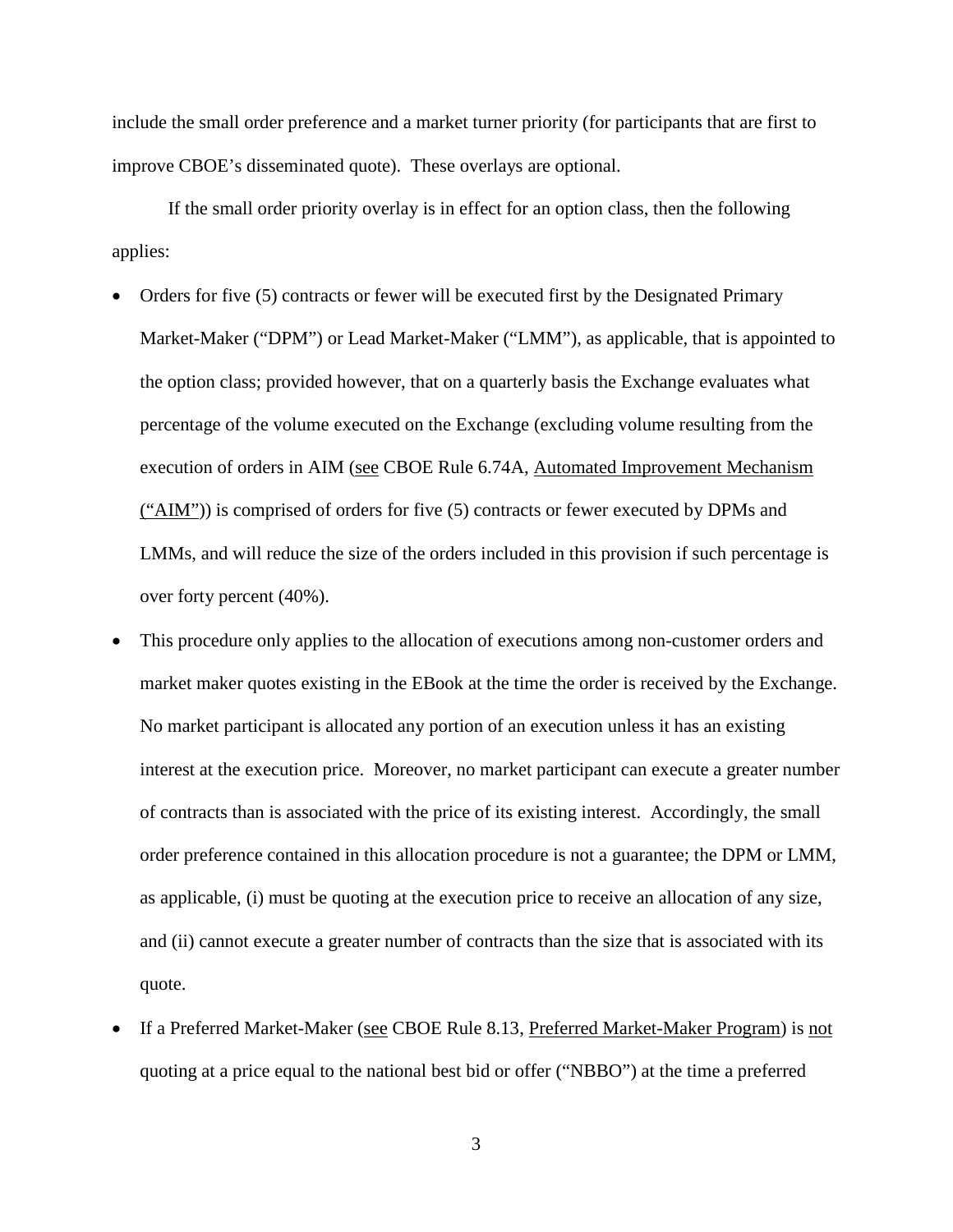order is received, the allocation procedure for small orders described above shall be applied to the execution of the preferred order. If a Preferred Market Maker is quoting at the NBBO at the time the preferred order is received, the allocation procedure that is generally applicable for all other sized orders contained in subparagraphs  $(a)(i)$  and  $(ii)$  of Rules 6.45A or 6.45B, as applicable, is applied to the execution of the preferred order (e.g., if the default matching algorithm is price-time with a public customer and participation entitlement overlay, the order will execution [sic] first against any public customer orders, then the Preferred Market-Maker would receive its participation entitlement, then the remaining balance would be allocated on a price-time basis).

• The small order priority overlay is only be [sic] applicable to automatic executions and is not be [sic] applicable to any electronic auctions.<sup>[5](#page-3-0)</sup>

The purpose of the proposed rule change is to expand on the text contained in subparagraphs (a)(iii) of Rules 6.45A and 6.45B to simply make it clearer that, in the event an order for five contracts or fewer is received when there is a Preferred Market-Maker quoting at a price equal to the NBBO at the time a preferred order is received, any Market Turner priority overlay status would not be applied. Currently the rule text does not include this level of detail,<sup>[6](#page-3-1)</sup>

<span id="page-3-0"></span><sup>&</sup>lt;sup>5</sup> In addition to AIM, CBOE has various electronic auctions that are described under Rules 6.13A, Simple Auction Liaison ("SAL"), 6.14A, Hybrid Agency Liaison (HAL), and 6.74B, Solicitation Auction Mechanism ("AIM SAM"). Each of these auctions generally allocates executions pursuant to the matching algorithm in effect for the options class with certain exceptions noted in the respective rules.

<span id="page-3-1"></span><sup>6</sup> The rule text currently indicates that, "[i]f a Preferred Market Maker is quoting at the NBBO at the time the preferred order is received, the allocation procedure contained in subparagraphs (i) or (ii), as applicable, shall be applied." Subparagraphs (i) and (ii) of Rules 6.45A and 6.45B describe the UMA, price-time, and pro-rata priority allocation algorithms (as well as the additional priority overlays applicable to the respective allocation algorithms). Subparagraph (iii) of Rules 6.45A and 6.45B describe the additional priority overlays applicable to all allocation methodologies, which overlays include the small order preference overlay and the Market Turner overlay.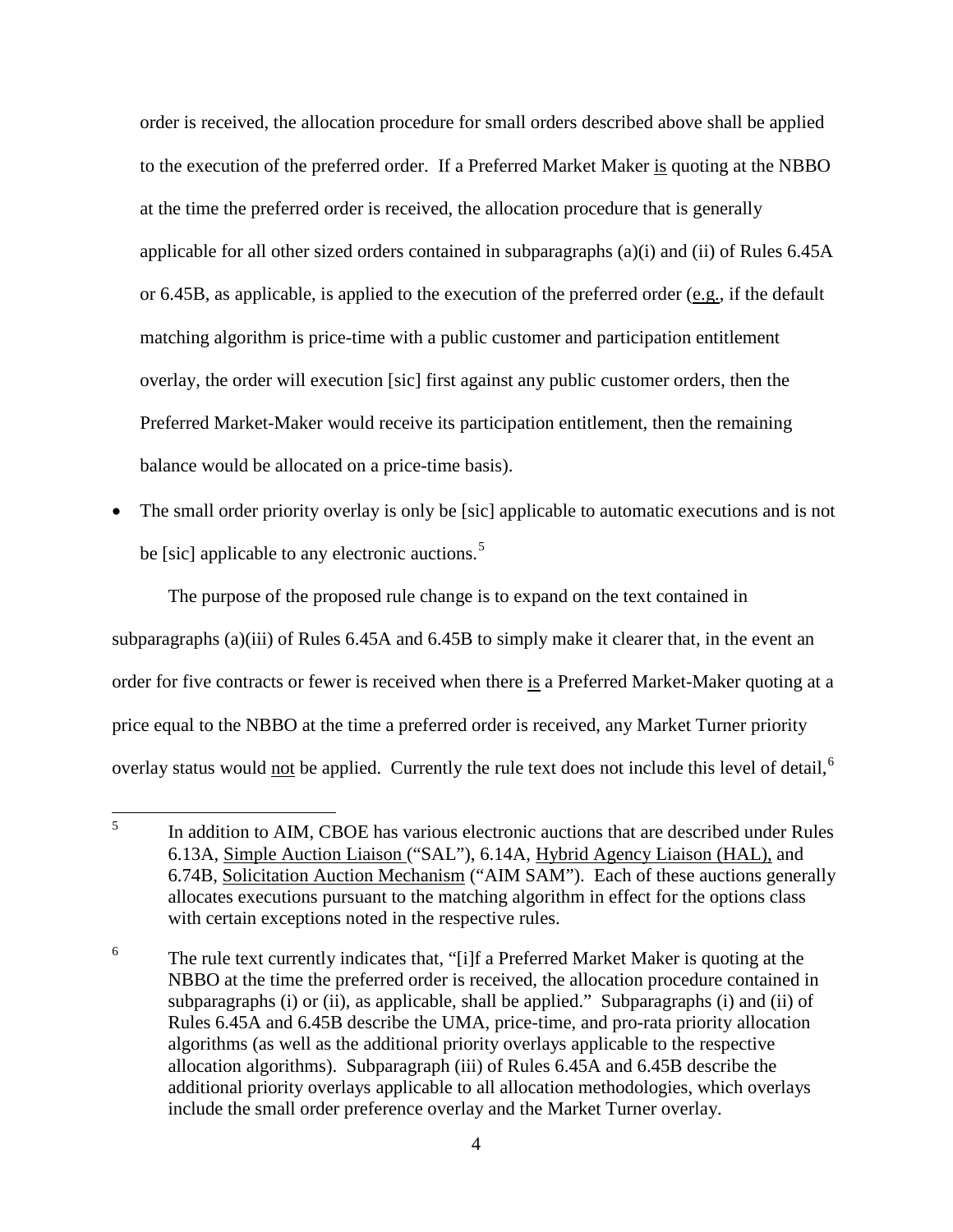so the Exchange is proposing to include this information within the rule to provide additional clarity on the existing operation of the small order preference overlay. Specifically, as revised, the text would provide that, in the event an order for five contracts or fewer is received when there is a Preferred Market-Maker quoting at a price equal to the NBBO at the time a preferred order is received, the allocation procedure contained in subparagraphs (a)(i) and (ii) of Rules 6.45A or 6.45B, as applicable, orders shall be applied to the execution of the preferred order (as the rule text already provides) and that any Market Turner priority overlay status (which is described in subparagraph (a)(iii)(2) of Rules 6.45A or 6.45B, as applicable) shall not be applied to that execution.

The operation of the small order priority overlay described above is part of CBOE's careful balancing of the rewards and obligations that pertain to each of the Exchange's classes of memberships. This balancing is part of the overall market structure that is designed to encourage vigorous price competition between Market-Makers (including DPMs, LMMs and Preferred Market-Makers) on the Exchange, as well as maximize the benefits of price competition resulting from the entry of customer and non-customer orders, while encouraging participants to provide market depth. The Exchange believes the small order priority overlay, which includes priority participation rights for DPMs and LMMs or Preferred Market-Makers (as applicable) over non-customer orders and market maker quotes only when the DPM/LMM or Preferred Market-Maker (as applicable) is quoting at the best price, strikes the appropriate balance within its market and maximizes the benefits of an electronic market for all participants. In that regard, the Exchange believes that allowing the Preferred Market-Maker participation entitlement to take precedence over any otherwise applicable Market Turner allocation (in the limited scenario where a preferred order for five contracts or fewer is received when there is a Preferred Market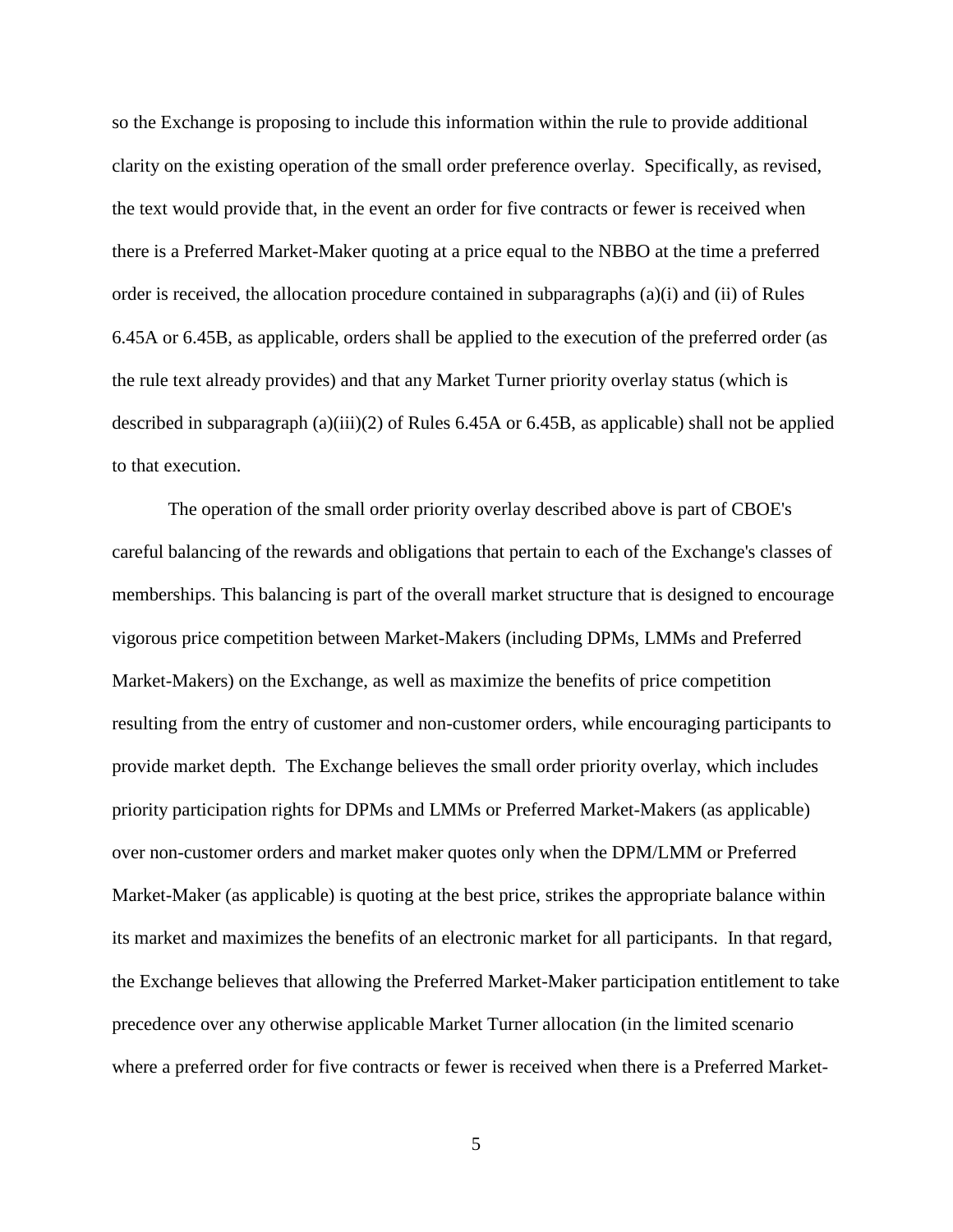Maker quoting at a price equal to the NBBO at the time the preferred order is received) strikes the appropriate balance within its market and maximizes the benefits of an electronic market for all participants. In particular, the application of the Preferred Market-Maker participation entitlement under the small order preference priority overlay can contribute to market quality to the extent that it acts as an incentive to attract and retain Market-Maker participation on CBOE and, given the small order size and NBBO quoting requirement that are conditions to receiving the preference, CBOE believes that applying small order preference over Market Turner priority for these types of small orders is appropriate and consistent [sic] the protection of investors and the public interest.

## 2. Statutory Basis

The Exchange believes the proposed rule change is consistent with Section 6(b) of the Act<sup>[7](#page-5-0)</sup> in general and furthers the objectives of Section  $6(b)(5)$  of the Act<sup>[8](#page-5-1)</sup> in particular in that it should promote just and equitable principles of trade, serve to remove impediments to and perfect the mechanism of a free and open market and a national market system, and protect investors and the public interest. In particular, the Exchange believes that including the additional detail within the rules should provide additional clarity and avoid any confusion on the operation of the small order preference priority overlay in a class where the Market Turner priority overlay is also in effect. The Exchange also believes that the provision allowing the Preferred Market-Maker participation entitlement to take precedence over any otherwise applicable Market Turner allocation (in the limited scenario where a preferred order for five contracts or fewer is received when there is a Preferred Market-Maker quoting at a price equal to

<span id="page-5-0"></span><sup>15</sup> U.S.C. 78f(b).

<span id="page-5-1"></span> $8 \t15$  U.S.C. 78f(b)(5).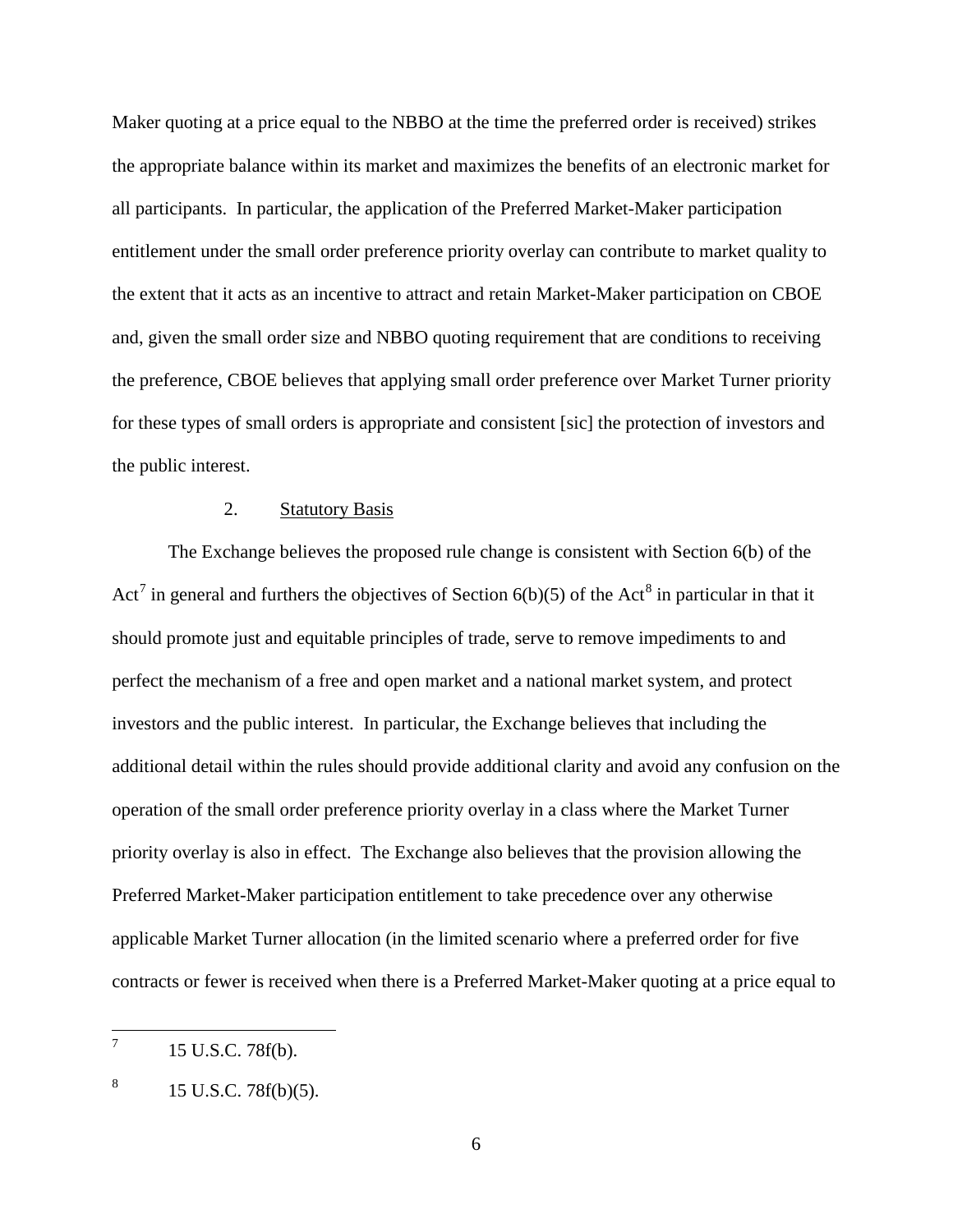the NBBO at the time a preferred order is received) strikes the appropriate balance within its market and maximizes the benefits of an electronic market for all participants. In particular, the application of the Preferred Market-Maker participation entitlement under the small order preference priority overlay can contribute to market quality to the extent that it acts as an incentive to attract and retain Market-Maker participation on CBOE and, given the small order size and NBBO quoting requirement that are conditions to receiving the preference, CBOE believes that applying small order preference over Market Turner priority for these types of small orders is appropriate and consistent [sic] the protection of investors and the public interest.

#### B. Self-Regulatory Organization's Statement on Burden on Competition

CBOE does not believe that the proposed rule change will impose any burden on competition that is not necessary or appropriate in furtherance of the purposes of the Act.

C. Self-Regulatory Organization's Statement on Comments on the Proposed Rule Change Received from Members, Participants, or Others

The Exchange neither solicited nor received comments on the proposal.

# III. Date of Effectiveness of the Proposed Rule Change and Timing for Commission Action Because the foregoing rule does not (i) significantly affect the protection of investors or the public interest; (ii) impose any significant burden on competition; and (iii) become operative for 30 days from the date on which it was filed, or such shorter time as the Commission may designate if consistent with the protection of investors and the public interest, provided that the self-regulatory organization has given the Commission written notice of its intent to file the proposed rule change at least five business days prior to the date of filing of the proposed rule change or such shorter time as designated by the Commission, the proposed rule change has become effective pursuant to

7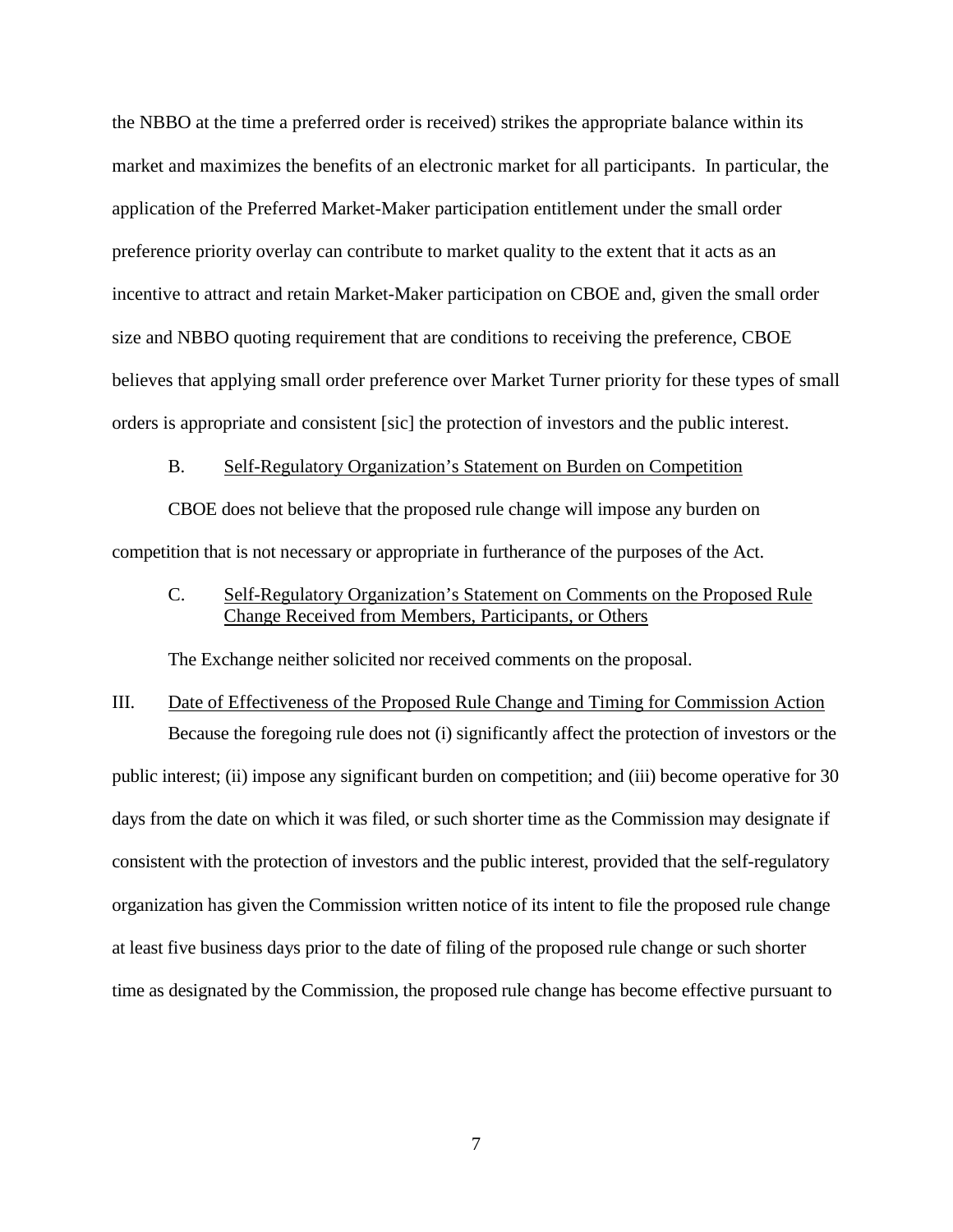Section 1[9](#page-7-0)(b)(3)(A) of the Act<sup>9</sup> and Rule 19b-4(f)(6) thereunder.<sup>10</sup> At any time within 60 days of the filing of such proposed rule change, the Commission summarily may temporarily suspend such rule change if it appears to the Commission that such action is necessary or appropriate in the public interest, for the protection of investors, or otherwise in furtherance of the purposes of the Act.

## IV. Solicitation of Comments

Interested persons are invited to submit written data, views, and arguments concerning the foregoing, including whether the proposed rule change is consistent with the Act. Comments may be submitted by any of the following methods:

## Electronic comments:

- Use the Commission's Internet comment form [\(http://www.sec.gov/rules/sro.shtml\)](http://www.sec.gov/rules/sro.shtml); or
- Send an e-mail to [rule-comments@sec.gov.](mailto:rule-comments@sec.gov) Please include File Number SR-CBOE-2012-082 on the subject line.

## Paper comments:

• Send paper comments in triplicate to Elizabeth M. Murphy, Secretary, Securities and Exchange Commission, 100 F Street, NE, Washington, DC 20549-1090.

All submissions should refer to File Number SR-CBOE-2012-082. This file number should be included on the subject line if e-mail is used. To help the Commission process and review your comments more efficiently, please use only one method. The Commission will post all

<span id="page-7-0"></span> <sup>9</sup> 15 U.S.C. 78s(b)(3)(A).

<span id="page-7-1"></span><sup>&</sup>lt;sup>10</sup> 17 CFR 240.19b-4(f)(6). As required under Rule 19b-4(f)(6)(iii), the Exchange provided the Commission with written notice of its intent to file the proposed rule change along with a brief description and the text of the proposed rule change, at least five business days prior to the date of filing of the proposed rule change, or such shorter time as designated by the Commission.